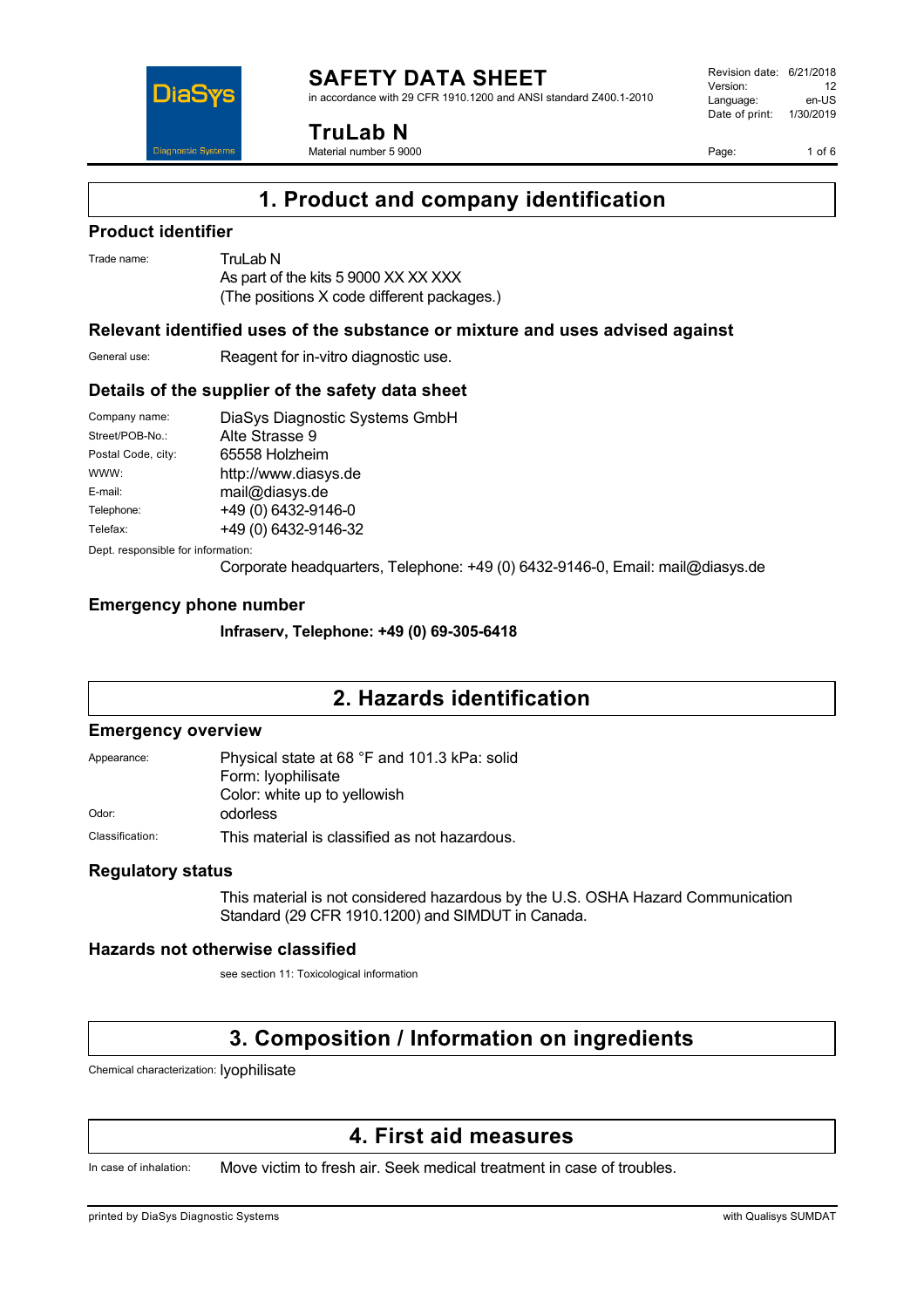

**TruLab N** Material number 5 9000

in accordance with 29 CFR 1910.1200 and ANSI standard Z400.1-2010

Page: 2 of 6

| Following skin contact: | After contact with skin, wash immediately with soap and plenty of water. In case of skin<br>reactions, consult a physician.                                                                                                                      |
|-------------------------|--------------------------------------------------------------------------------------------------------------------------------------------------------------------------------------------------------------------------------------------------|
| After eye contact:      | Immediately flush eyes with plenty of flowing water for 10 to 15 minutes holding eyelids<br>apart. Remove contact lenses, if present and easy to do. Continue rinsing. In case of<br>troubles or persistent symptoms, consult an opthalmologist. |
| After swallowing:       | Rinse mouth immediately and drink plenty of water. Never give anything by mouth to an<br>unconscious person. Induce vomiting. Seek medical attention.                                                                                            |
|                         | Most important symptoms/effects, acute and delayed                                                                                                                                                                                               |
|                         | No data available                                                                                                                                                                                                                                |

### **Information to physician**

Treat symptomatically.

# **5. Fire fighting measures**

Flash point/flash point range:

not combustible

Auto-ignition temperature: No data available

Suitable extinguishing media:

Product is non-combustible. Extinguishing materials should therefore be selected according to surroundings.

### **Specific hazards arising from the chemical**

Fires in the immediate vicinity may cause the development of dangerous vapors.

Protective equipment and precautions for firefighters:

Wear self-contained breathing apparatus.

## **6. Accidental release measures** Personal precautions: Wear appropriate protective equipment. Avoid contact with the substance. Do not inhale substance. Provide adequate ventilation. Environmental precautions: Do not allow to penetrate into soil, waterbodies or drains. Methods for clean-up: Take up mechanically, placing in appropriate containers for disposal. Clean the contaminated area with: chlorine-based bleaching agents (5%-solution) and water.

# **7. Handling and storage**

### **Handling**

Advices on safe handling: Provide adequate ventilation, and local exhaust as needed. Avoid contact with skin, eyes, and clothing. Do not inhale substance. After worktime and during work intervals the affected skin areas must be thoroughly cleaned. Wear appropriate protective equipment. Take off contaminated clothing and wash it before reuse. Safety shower and eye wash station should be easily accessible to the work area.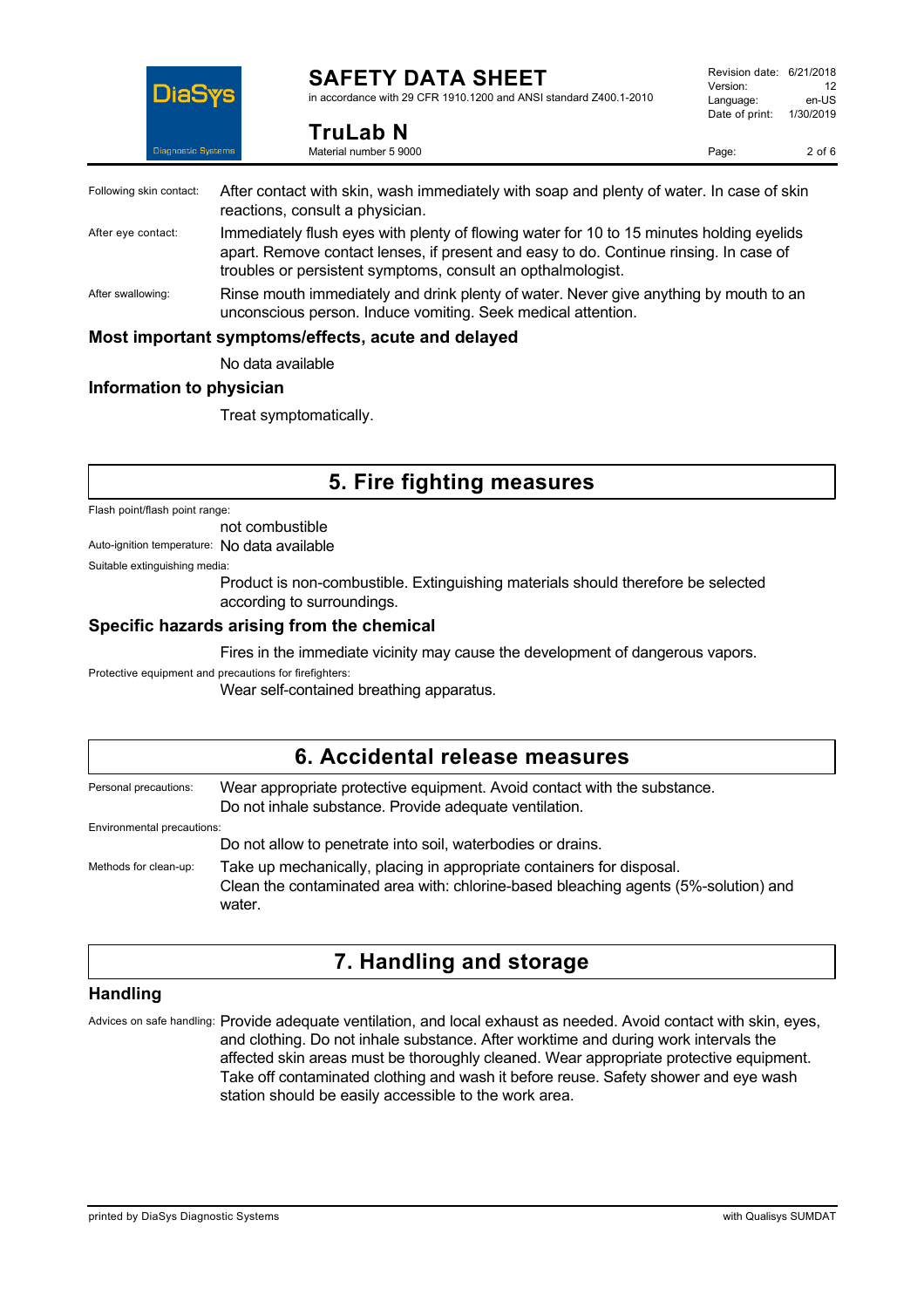

in accordance with 29 CFR 1910.1200 and ANSI standard Z400.1-2010

**TruLab N** Material number 5 9000

Page: 3 of 6

#### **Storage**

Requirements for storerooms and containers:

Keep container in a well-ventilated place. Keep containers tightly closed and at a temperature between 35.6 °F and 46.4 °F. Protect from light. Keep sterile.

# **8. Exposure controls / personal protection**

### **Engineering controls**

Provide good ventilation and/or an exhaust system in the work area. See also information in chapter 7, section storage.

### **Personal protection equipment (PPE)**

Eye/face protection Tightly sealed goggles according to OSHA Standard - 29 CFR: 1910.133 or ANSI Z87.1-2010. OSHA Standard - 29 CFR: 1910.133 or ANSI Z87.1-2003 Skin protection **Wear suitable protective clothing.** Protective gloves according to OSHA Standard - 29 CFR: 1910.138. Glove material: Nitrile rubber - Breakthrough time: >480 min. Observe glove manufacturer's instructions concerning penetrability and breakthrough time. Respiratory protection: Provide adequate ventilation. General hygiene considerations: Take off contaminated clothing and wash it before reuse. Do not inhale substance. After worktime and during work intervals the affected skin areas must be thoroughly cleaned.

Safety shower and eye wash station should be easily accessible to the work area.

# **9. Physical and chemical properties**

### **Information on basic physical and chemical properties**

| Appearance:                              | Physical state at 68 °F and 101.3 kPa: solid<br>Form: Iyophilisate<br>Color: white up to yellowish |
|------------------------------------------|----------------------------------------------------------------------------------------------------|
| Odor:                                    | odorless                                                                                           |
| Odor threshold:                          | No data available                                                                                  |
| pH value:                                | not applicable                                                                                     |
| Melting point/freezing point:            | No data available                                                                                  |
| Initial boiling point and boiling range: | No data available                                                                                  |
| Flash point/flash point range:           | not combustible                                                                                    |
| Evaporation rate:                        | No data available                                                                                  |
| Flammability:                            | No data available                                                                                  |
| Explosion limits:                        | No data available                                                                                  |
| Vapor pressure:                          | No data available                                                                                  |
| Vapor density:                           | No data available                                                                                  |
| Density:                                 | No data available                                                                                  |
| Water solubility:                        | complete soluble                                                                                   |
| Partition coefficient: n-octanol/water:  | No data available                                                                                  |
| Auto-ignition temperature:               | No data available                                                                                  |
| Thermal decomposition:                   | No data available                                                                                  |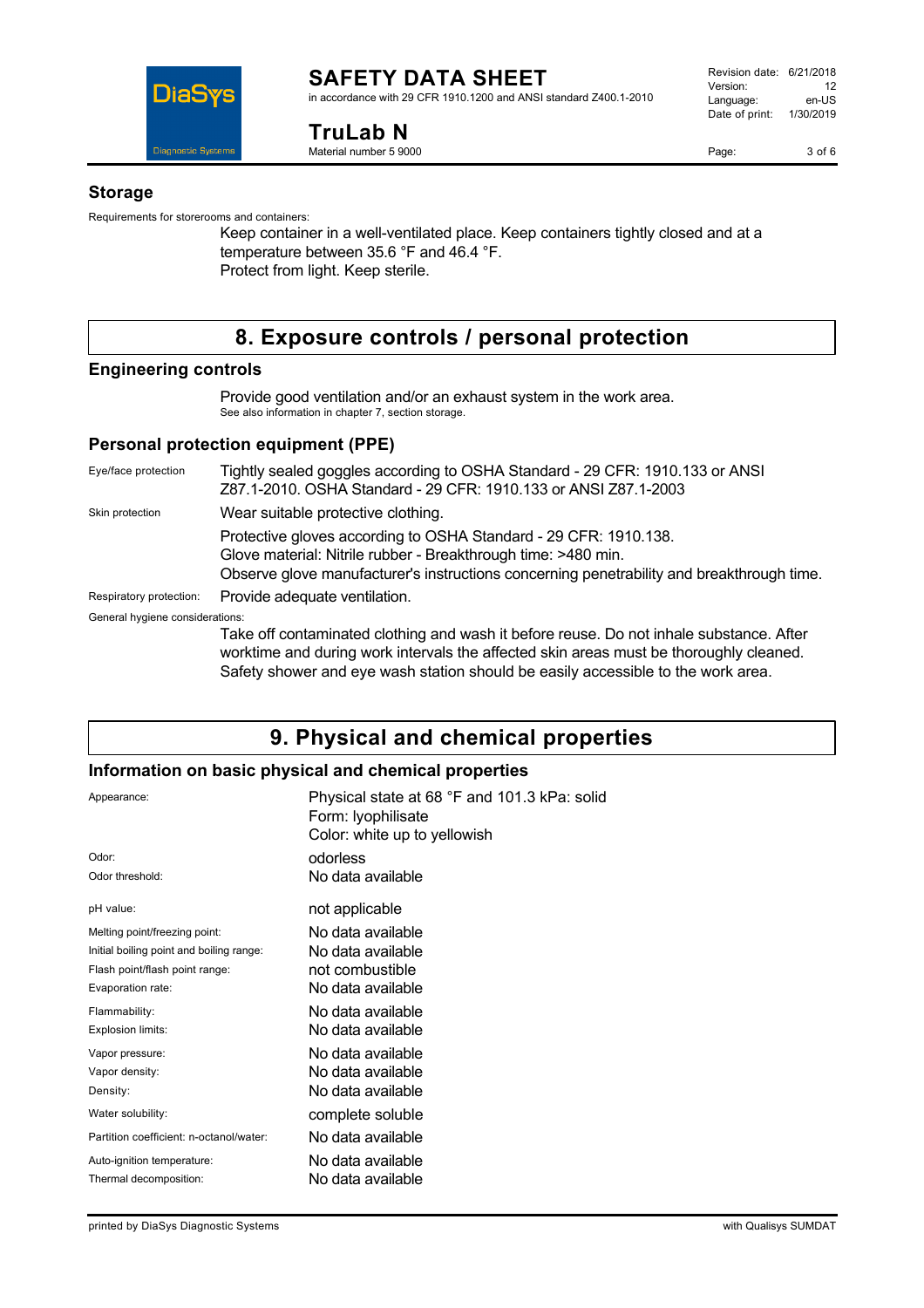

in accordance with 29 CFR 1910.1200 and ANSI standard Z400.1-2010

**TruLab N** Material number 5 9000 Revision date: 6/21/2018 Version: 12<br>Language: en-LIS Language: Date of print: 1/30/2019

Page: 4 of 6

Additional information: No data available

# **10. Stability and reactivity**

Reactivity: No data available

Chemical stability: Stable under recommended storage conditions.

#### Possibility of hazardous reactions

No hazardous reactions known.

Conditions to avoid: Protect against heat /sun rays.

Incompatible materials: Strong acids and alkalis

Hazardous decomposition products:

No decomposition when used properly.

Thermal decomposition: No data available

# **11. Toxicological information**

### **Toxicological tests**

Toxicological effects: Acute toxicity (oral): Lack of data.

Acute toxicity (dermal): Lack of data. Acute toxicity (inhalative): Lack of data.

Skin corrosion/irritation: Lack of data.

Serious eye damage/irritation: Lack of data.

Sensitisation to the respiratory tract: Lack of data.

Skin sensitisation: Lack of data.

Germ cell mutagenicity/Genotoxicity: Lack of data.

- Carcinogenicity: Lack of data.
- Reproductive toxicity: Lack of data.

Effects on or via lactation: Lack of data.

Specific target organ toxicity (single exposure): Lack of data.

Specific target organ toxicity (repeated exposure): Lack of data.

Aspiration hazard: Lack of data.

# **12. Ecological information**

### **Ecotoxicity**

Further details: No data available

### **Mobility in soil**

No data available

### **Persistence and degradability**

Further details: No data available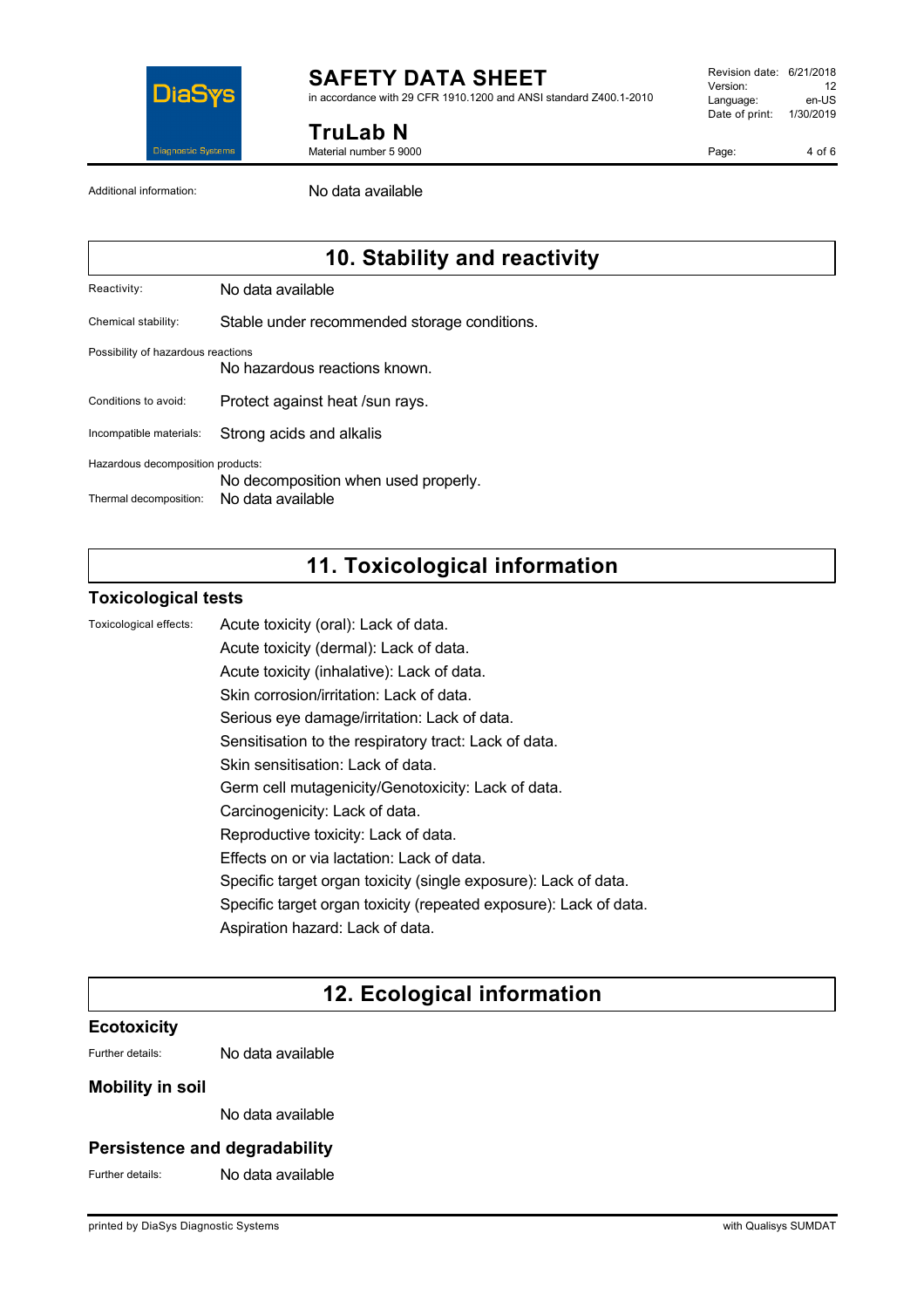in accordance with 29 CFR 1910.1200 and ANSI standard Z400.1-2010

# DiaS **Diannostic System:**

**TruLab N** Material number 5 9000

### **Additional ecological information**

General information: Do not allow to enter into ground-water, surface water or drains.

# **13. Disposal considerations**

#### **Product**

Recommendation: Special waste. Dispose of waste according to applicable legislation.

#### **Contaminated packaging**

Recommendation: Dispose of waste according to applicable legislation. Non-contaminated packages may be recycled.

# **14. Transport information**

### **USA: Department of Transportation (DOT)**

Proper shipping name: Not restricted

#### **Sea transport (IMDG)**

| Proper shipping name: | Not restricted |
|-----------------------|----------------|
| Marine pollutant:     | no             |

### **Air transport (IATA)**

Proper shipping name: Not restricted

#### **Further information**

No dangerous good in sense of these transport regulations.

# **15. Regulatory information**

### **National regulations - Great Britain**

Hazchem-Code:

# **16. Other information**

#### Hazard rating systems: **0 1 0** NFPA Hazard Rating: Health: 1 (Slight) Fire: 0 (Minimal) Reactivity: 0 (Minimal) HMIS Version III Rating: Health: 1 (Slight) Flammability: 0 (Minimal) Physical Hazard: 0 (Minimal) Personal Protection: X = Consult your supervisor Reason of change: General revision Date of first version: 3/6/2009



#### **Department issuing data sheet**

Contact person: see section 1: Dept. responsible for information